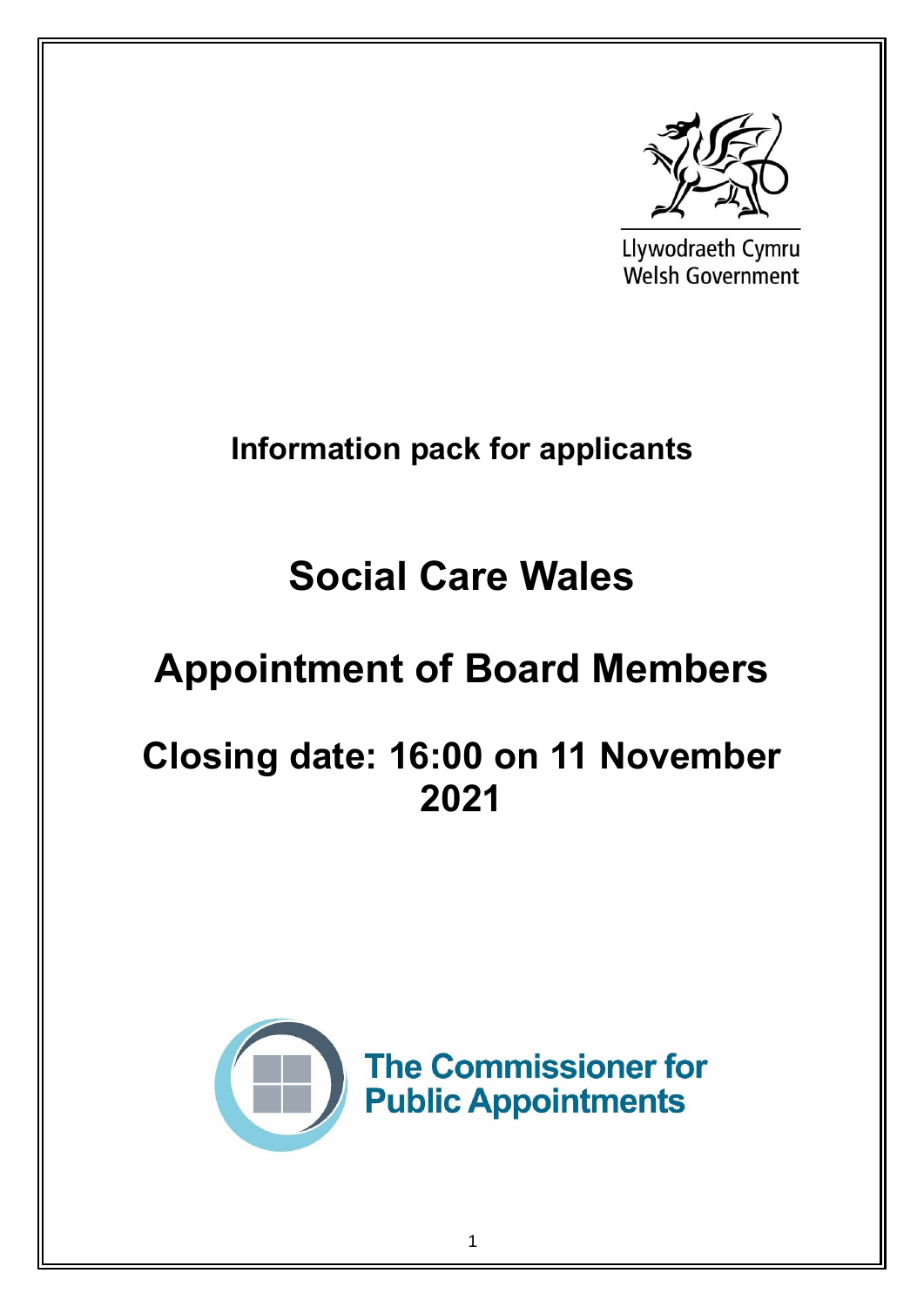# **Contents**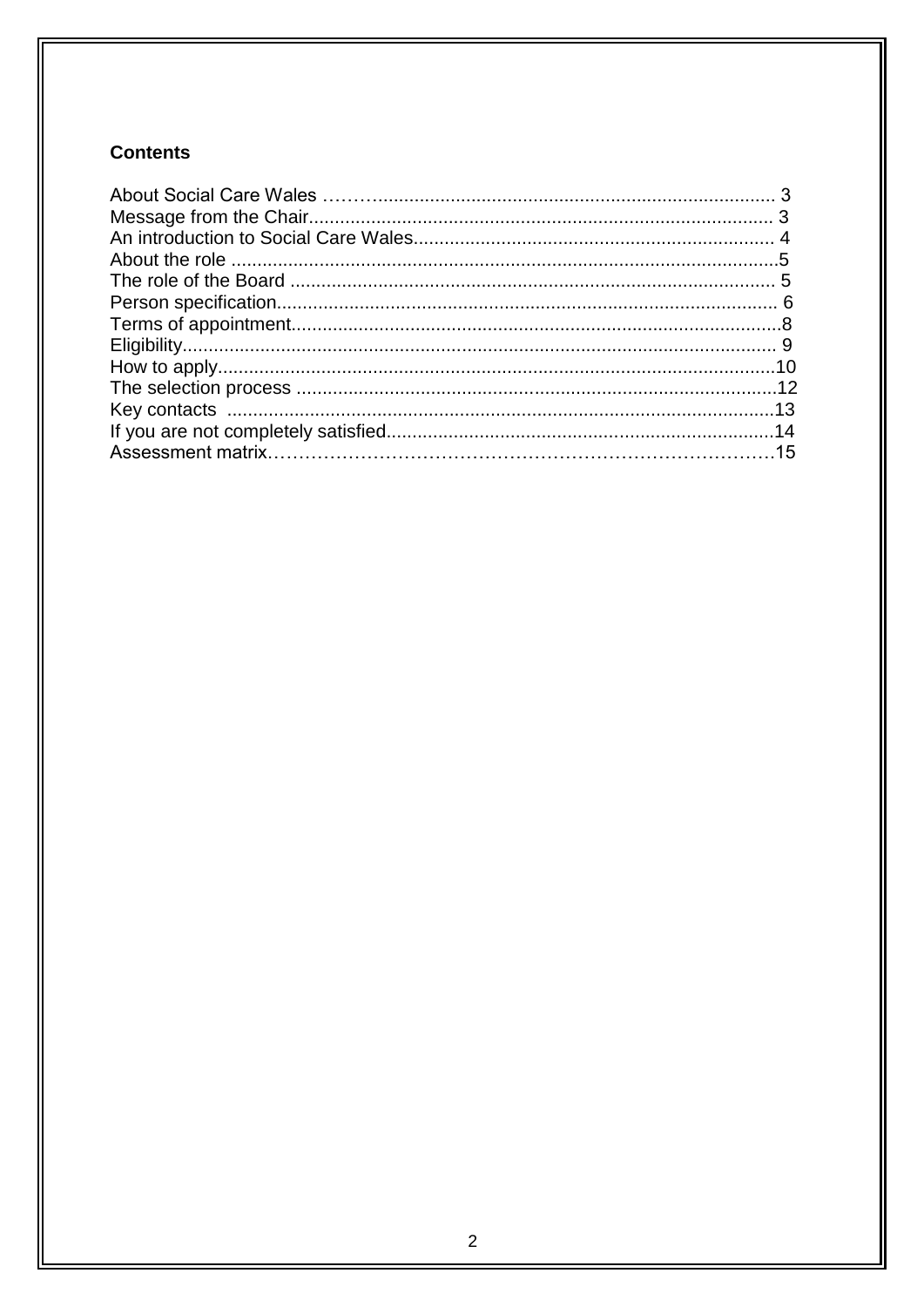# **About Social Care Wales**

# **Message from the Chair**



Thank you for your interest in becoming a member of the Board of Social Care Wales.

This is an exciting opportunity to use your skills and experience to make a difference to the social care and early years sectors in Wales. As a member of the Board, you will play an important role in helping to build confidence in the workforce and providing leadership and support to the improvement of social care for the people of Wales.

The Covid pandemic has demonstrated just how valuable the care workforce is in our society. They are, as we discovered, key workers. We want to build on that recognition, ensuring that there are sufficient numbers of well led and appropriately skilled people to sustain the needs of the sector going forward. This is essential if we are to meet the needs of our communities at a time when the impact of poverty, poor health and an ageing society are bringing ever increasing demand for good quality care and support.

Social care really does matter and that is why we are looking for two exceptional people to play their part in guiding Social Care Wales through Covid recovery and beyond.

We are already a relatively diverse Board, and we are proud to have been featured in the Lord Holmes review as an exemplar in terms of opening up public appointments to disabled people. However, there is still much more we need to do to be truly representative of the communities we serve.

For that reason, we would warmly welcome applications from people from minority ethnic groups who are under-represented at Board level. And if you haven't been a Board member before, please don't be put off. We will provide all of the development, support and encouragement you need to help you become an effective Board member.

This [video](https://youtu.be/ycCkJ_T4Ps0) explains a little more about being a member of the Board and the pivotal role which Social Care Wales plays in enabling people who need care and support to live the lives that matter to them.

I hope you find it interesting, and I hope that you will be encouraged to apply.

Mick Giannasi **Chair**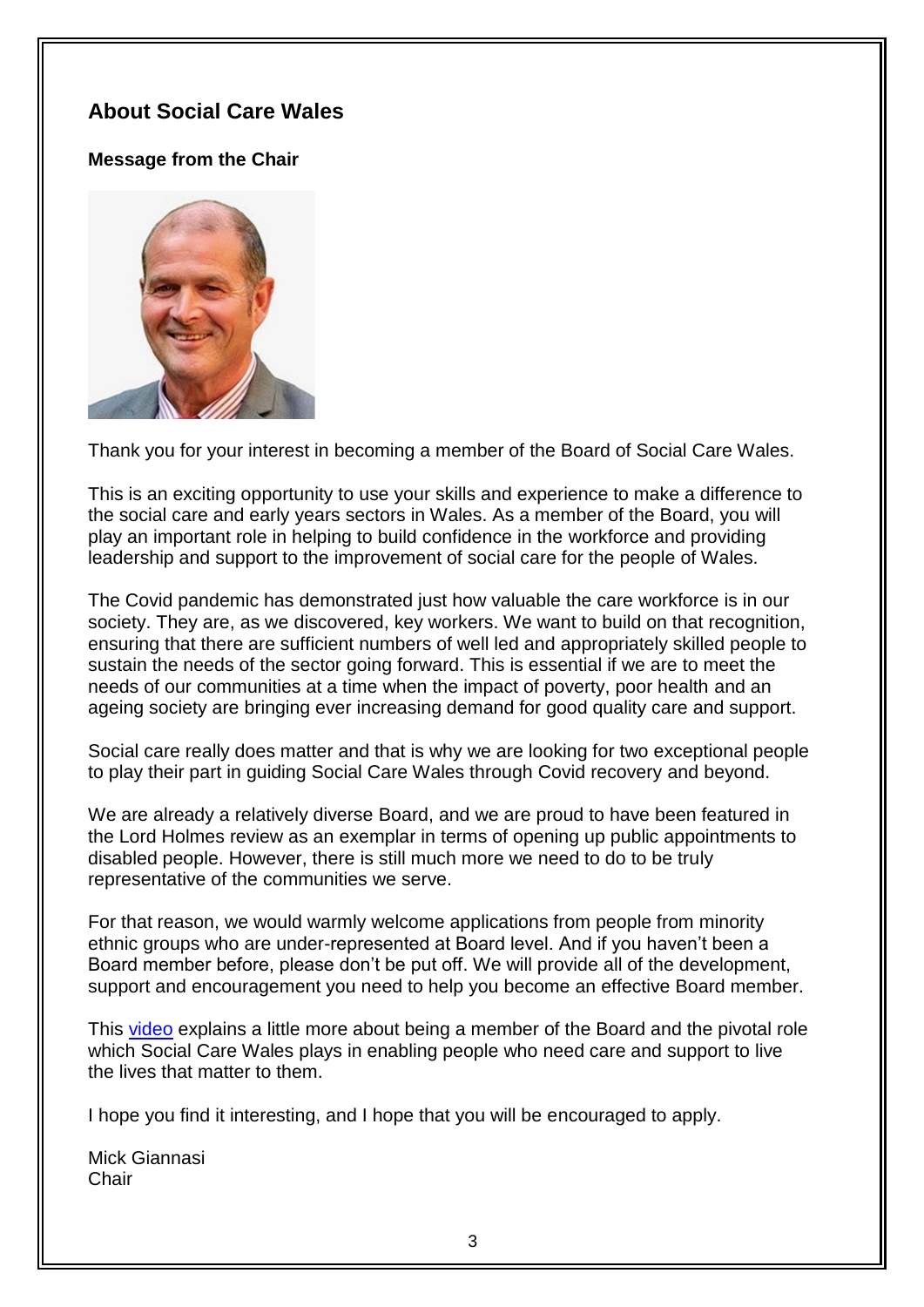# **An introduction to Social Care Wales**

As a public body, our primary role is to fulfil statutory responsibilities set within the context of the Welsh Government's strategic aims.

We have the following statutory functions with a view to promoting and maintaining:

- high standards in the provision of care and support services;
- high standards of conduct and practice among social care workers;
- high standards in the training of social care workers, and;
- public confidence in social care workers.

We also:

- Maintain and publish the Register of social care workers;
- Prepare and publish codes of professional practice;
- Regulate social work and social care training;
- Make rules to secure appropriate education, training and learning provision;
- Develop qualifications and national occupational standards; and
- Lead and support service improvement.

As well as:

- Collect and analyse data to inform policy and planning at national and regional level; and
- Influence research priorities; and
- Undertake the functions of the Sector Skills Council Skills for Care and Development (SfCD) including workforce information and planning.

Further background information on our work can be found here: [www.socialcare.wales;](http://www.socialcare.wales/) you can also visit our [Twitter](https://twitter.com/socialcarewales?lang=en) account.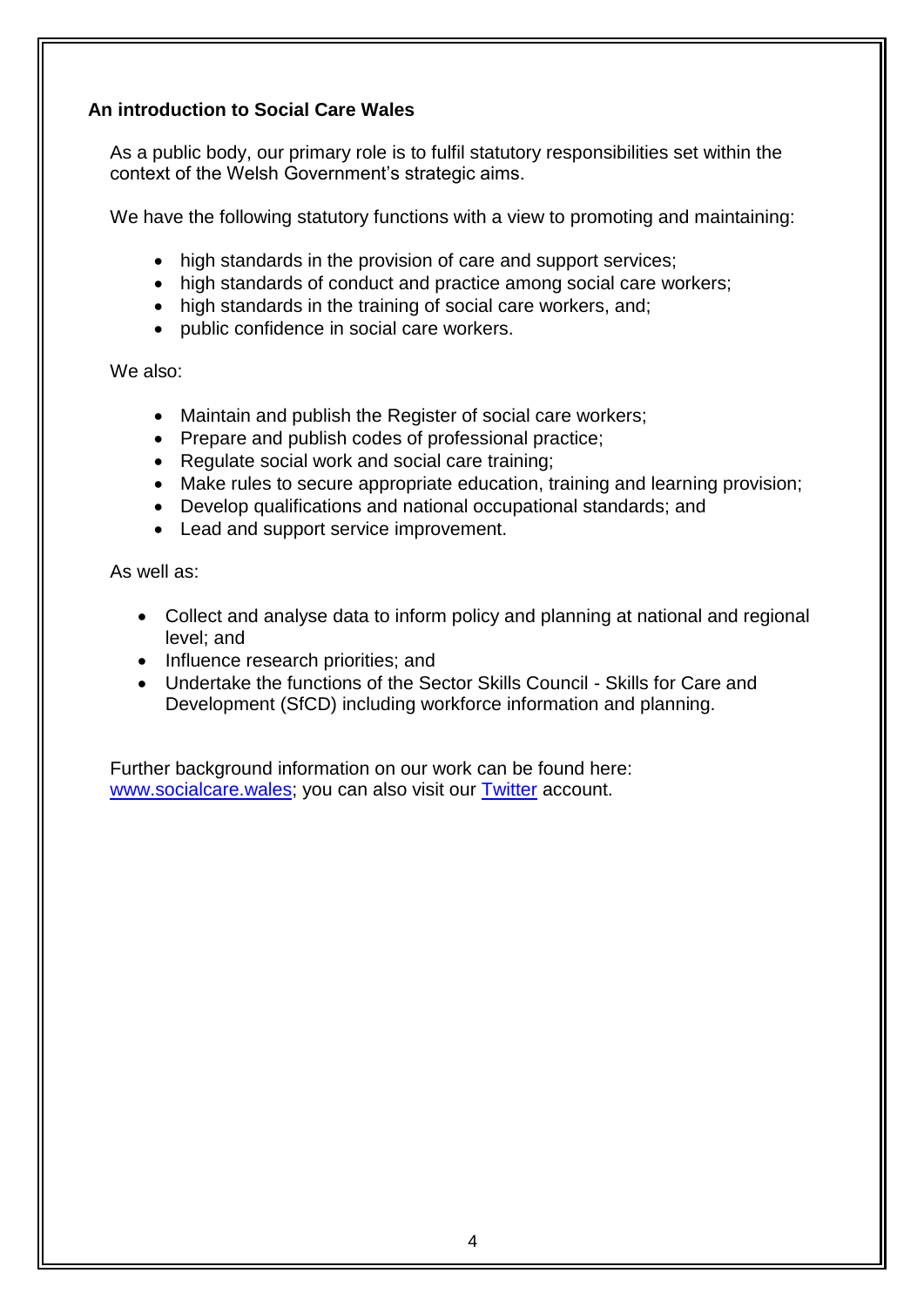#### **About the role**

### **The role of the Board**

The Board of Social Care Wales is collectively responsible for making sure that Social Care Wales's strategic direction is focused on the well-being goals for Wales, the principles of the Social Services and Wellbeing (Wales) Act 2014 and the Regulation and Inspection (Wales) Act 2016. The Board is expected to adhere to the Nolan seven principles of public life and show the leadership values of the [Welsh](https://academiwales.gov.wales/Repository/resource/c1990615-e602-4e58-9d29-309d8b125f0b/en)  [Public Service.](https://academiwales.gov.wales/Repository/resource/c1990615-e602-4e58-9d29-309d8b125f0b/en)

The Board, through the Chair, is accountable to the Deputy Minister for Social Services for the performance of the Board and its effective governance by upholding the Welsh public service values and promoting the confidence of the public and partners throughout Wales.

### **Social Care Wales Board**

Our Board is made up of a Chair and no more than 14 Members, all of whom are appointed by Welsh Ministers. The Board is made of people who use services, employ care workers, work in education, or are members of the public who want to make a positive difference to care and support in Wales.

All the members need to be committed to making sure that Social Care Wales works well so that people working in social work and social care have the right skills and training.

# **Role and responsibilities**

The Board must make sure that the aims and objectives set by the Welsh Ministers are met. The Board must make sure that the organisation is run well and is accountable.

As a member you will:

- make sure Social Care Wales is working in line with procedures and policies;
- make sure Social Care Wales is spending money well and in the right way;
- listen, ask questions, join in discussions and contribute to ideas on what Social Care Wales will be doing in the future and how this can be done;
- make decisions as part of the Board and be responsible for these decisions;
- work with passion and enthusiasm with other Board Members and Social Care Wales staff; and
- represent Social Care Wales with its customers, other organisations and communities.

#### **What support is provided to Members of the Social Care Wales Board?**

A wide and varied range of support is available to Board members to meet individual needs, this includes but is not limited to: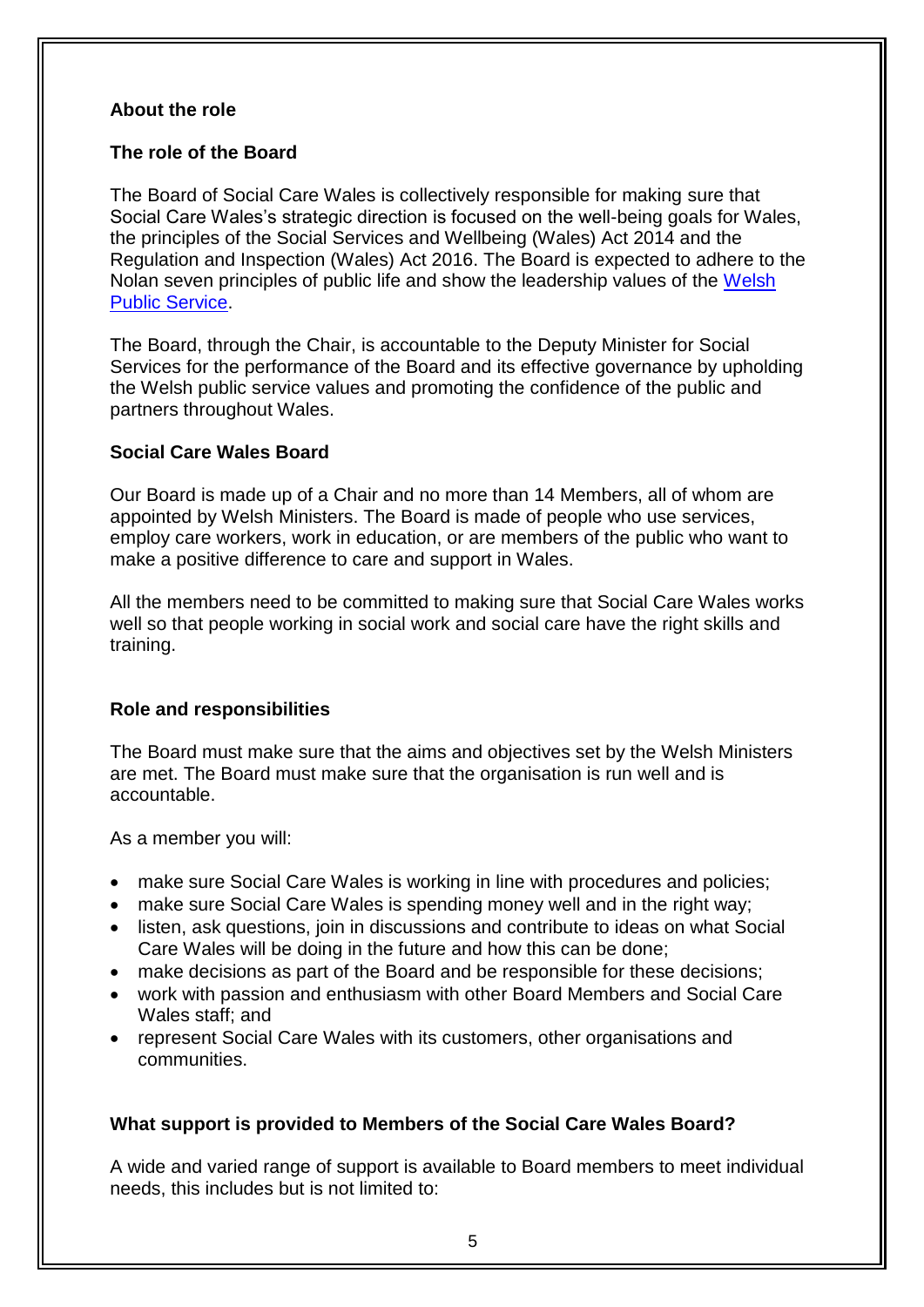- an introduction to the work of the organisation;
- opportunities for ongoing learning and development as an individual Board Member and also as a group;
- travel and subsistence costs to reimburse costs incurred as a Board Member. This could include overnight accommodation, travel, care costs, personal assistants, note takers;
- a supportive Chair and a link person in the organisation;
- electronic equipment and training, if needed, which you will use to access Board, Committee and organisational information. Additional software is also provided to support the use of this technology; and
- reasonable adjustments to enable members to effectively carry out their duties.

Officers from Social Care Wales will speak with all Board Members on an individual basis to identify any particular requirements.

# **Person specification**

Social Care Wales is looking to appoint two lay members to its Board - this means that you cannot apply for this role if, in the last five years, you have:

- worked in social care or early years; or
- represented the social care and early years workforce; or
- been an employer of social care or early years workers.

We're looking to appoint people whose values and behaviours are compatible with those to which the organisation aspires. Your background and what you have done previously, whether that be in the public, voluntary or private sector is less important. It's your skills, experience and insight that we are more interested in.

For one of the roles, we are looking specifically for someone with knowledge and experience in either qualifications development, further education or higher education for the social care or social work sector.

For the other role, we are much more flexible and are looking for someone who will add real value to the existing membership. However, we would particularly welcome applications from individuals with a background or experience in any of the following areas which are relevant to the organisation's longer term strategic development:

- ICT and cyber security
- Working with or in a digital organisation
- Diversity and inclusion
- Lived experience of black and minority ethnic groups
- Corporate governance or business management

# **Essential Criteria**

To be a Social Care Wales lay Board Member you must be able to: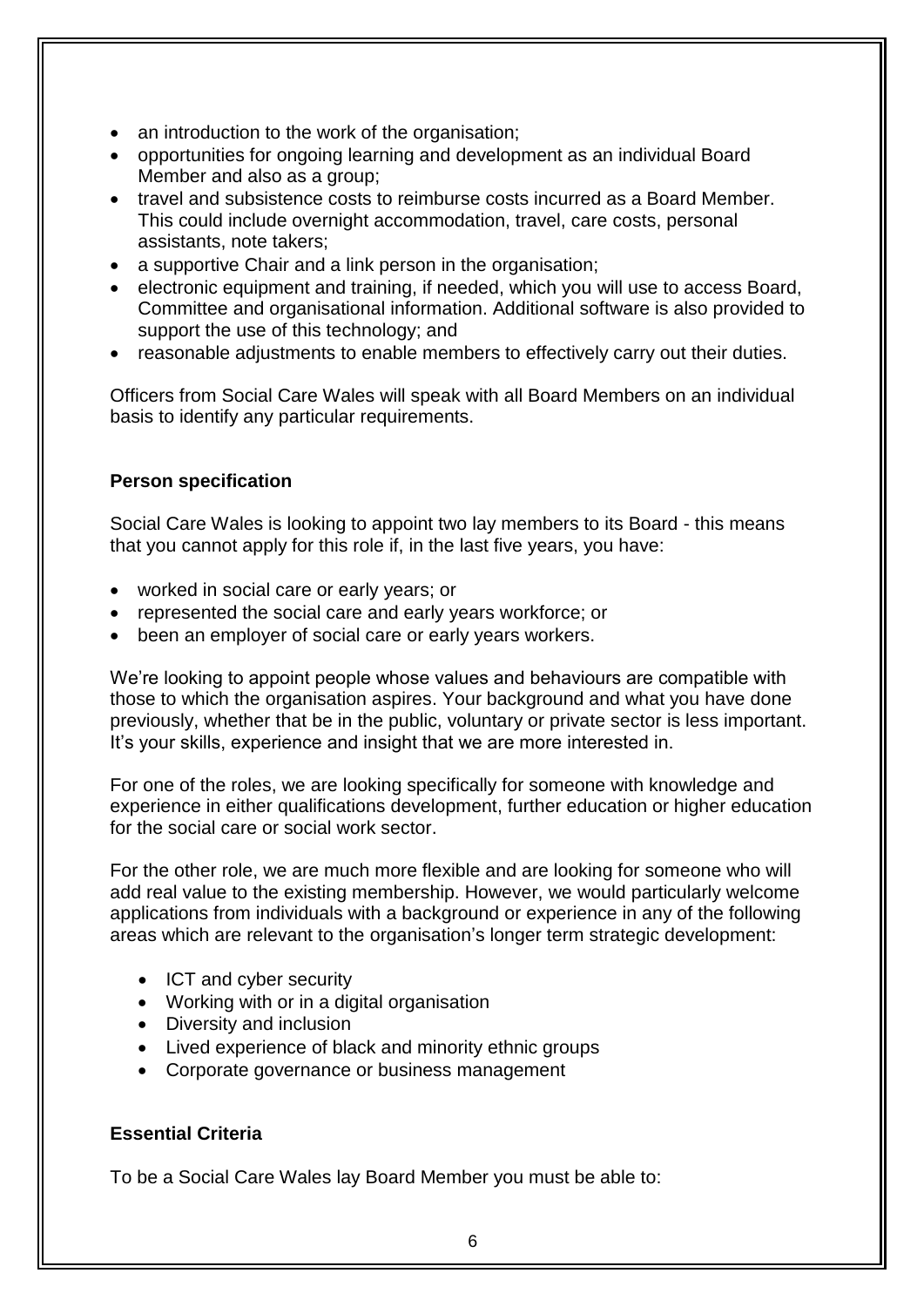- commit to Social Care Wales for 2 days a month
- balance competing priorities;
- Understand current issues relating to social care and early years sectors
- show passion and commitment to improving social care and early years in Wales;
- digest and make sense of complex and sometimes conflicting information;
- make decisions and explain how you have come to that decision;
- provide constructive challenge and hold officers to account for their actions;
- work with others in a team, as well as on your own; and
- have good communication skills in order to participate at meetings and act as an ambassador for Social Care Wales;
- An understanding and commitment to diversity and inclusion, particularly in the context of social care.

Public service values are at the heart of how Social Care Wales operates. As a Social Care Wales Board Member, you will be expected to:

- work with others to achieve shared objectives;
- learn from successes and mistakes and use that experience and knowledge to ensure better outcomes;
- maintain realistic and positive attitudes to challenges, adversity and change and support others to do the same; and
- communicate openly with people to gain their trust and confidence.

To be considered, you must be able to show that you have the qualities, skills and experience to meet all the essential criteria for appointment. **This should be included within your CV**

# **So, what should be covered within your personal statement?**

During the recruitment process you will be assessed against the recruitment matrix as at annex A.

In no more than 250 words per question please:

- Describe a time when you have worked with others to achieve a shared objective (max 250 words)
- Provide an example of when you have learnt from either a success or a mistake and used that experience and knowledge to ensure a better outcome (max 250 words)
- Explain how you have maintained a positive attitude to challenges, adversity and change and supported others to do the same (max 250 words)
- Provide an example of when you have had to communicate openly with people to gain their trust and confidence (max 250 words)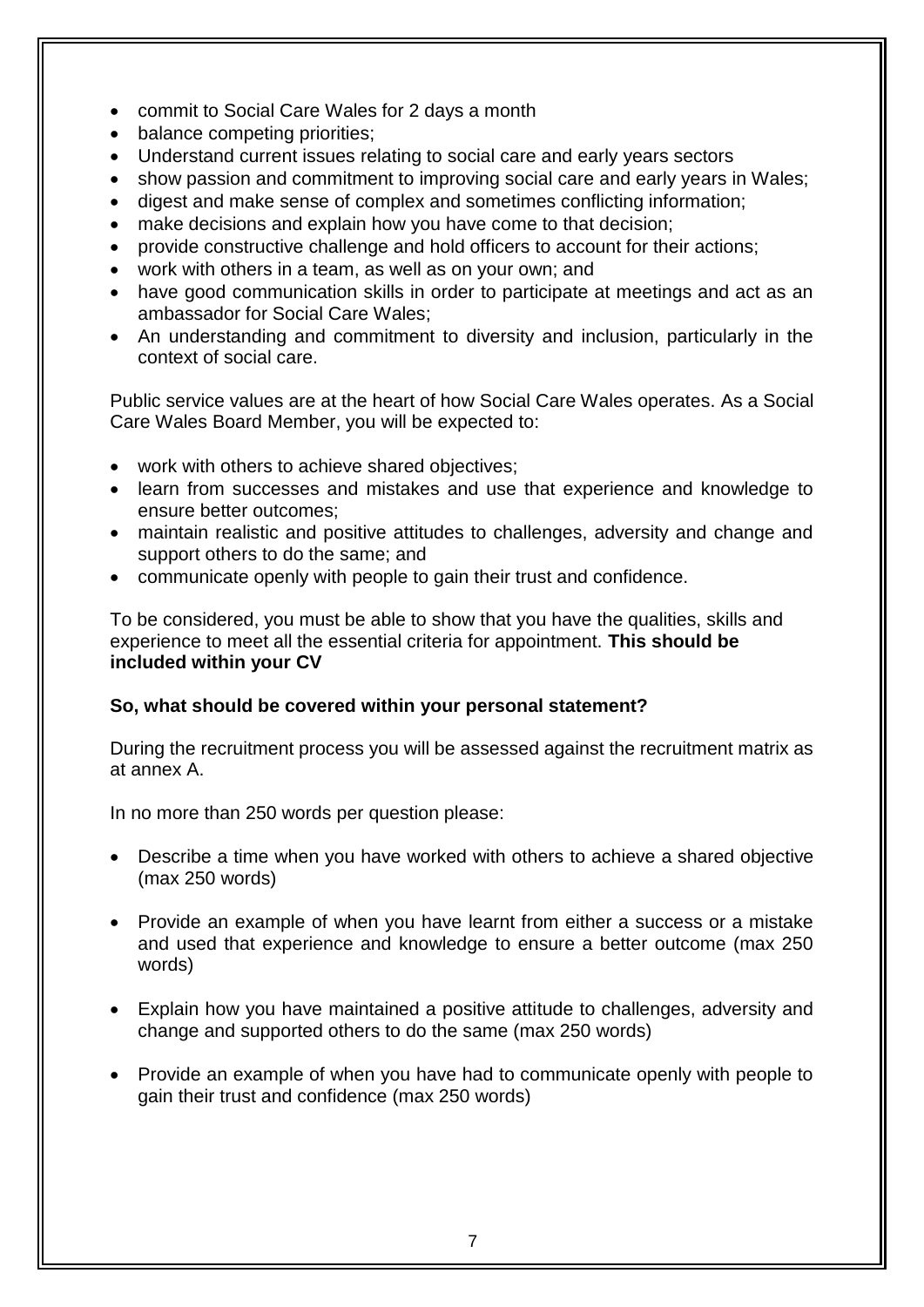#### **Welsh Language**

Welsh language skills are desirable but not a pre-requisite for appointment. But all candidates will be expected to show leadership in strengthening a bilingual social care and early years workforce. All candidates will also be required to show the importance of Welsh Language in how Social Care Wales works and as an employer in Wales.

#### **Our commitment to diversity**

The Welsh Government believes that public bodies should have Board Members who reflect Welsh society - people from all walks of life - to help them understand people's needs and make better decisions. This is why we are encouraging a wide and diverse range of people to apply for appointments to public bodies. Applications are particularly welcome from all under-represented groups including women, people under 30 years of age, Black, Asian and minority ethnic people, disabled people, lesbian, gay, bisexual and transgender people.

#### **Terms of appointment**

All appointments will be made by the Deputy Minister for Social Services, Julie Morgan MS.

#### **Duration**

Up to 4 years (initial appointment), renewable subject to satisfactory performance and Ministerial agreement, up to a maximum total duration of 8 years. There should be no presumption of automatic reappointment.

#### **Time commitment**

24 days per year / 2 days per month (this includes Board, Committee and stakeholder meetings).

#### **Location**

The Board will continue to make use of meeting virtually for most Committee meetings and the majority of Board meetings. Meetings in person are held mainly in Cardiff but there will be times when meetings take place across Wales.

#### **Remuneration**

£282 per day and members can claim travel and subsistence in accordance with Welsh Government guidance.

#### **Induction and training**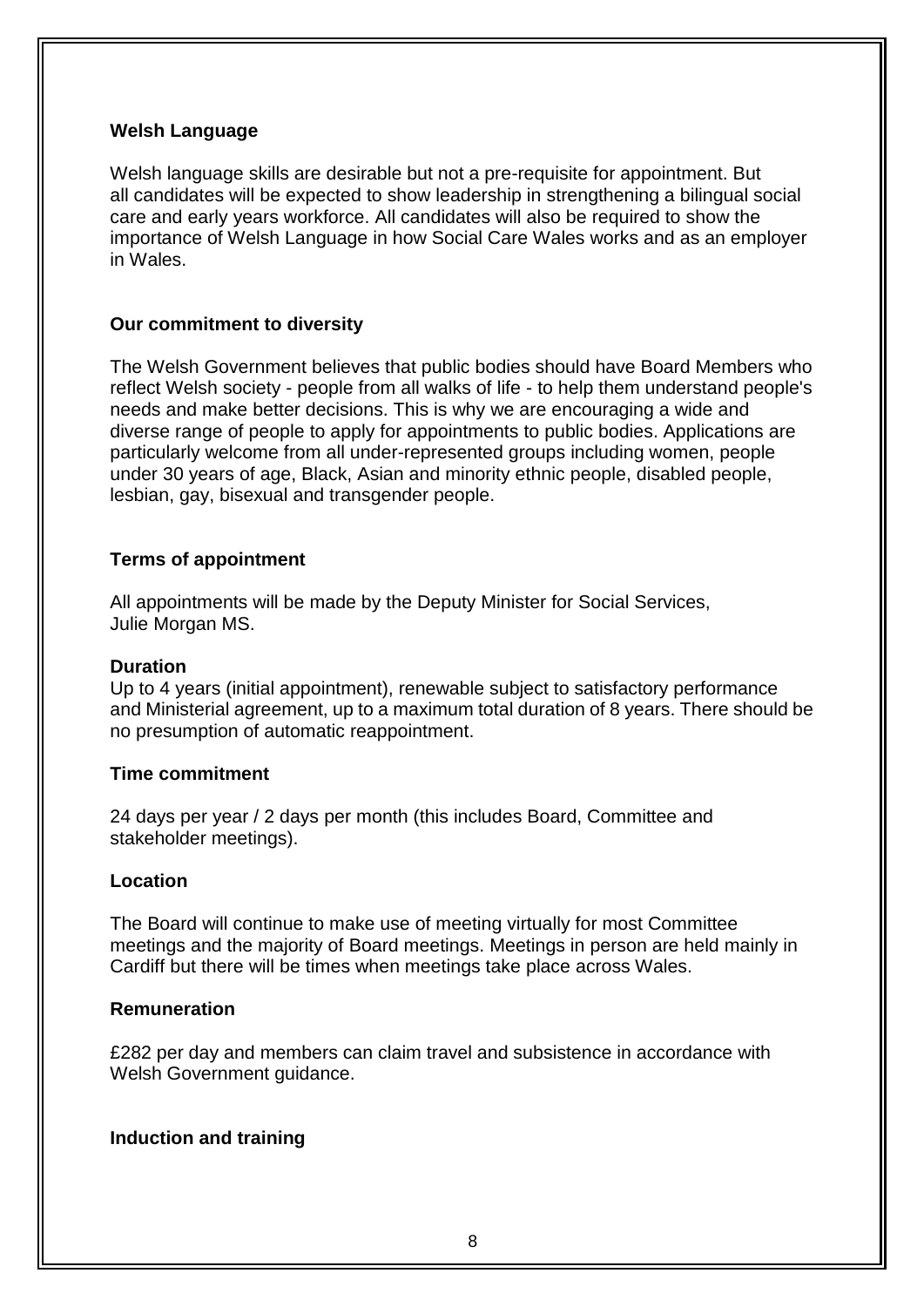We offer full induction and training, with a focus on development throughout the year. If it's your first role as a Board Member, we will offer you the support you need to be an effective member of the Board.

# **Eligibility**

Applicants should also note that being a Board member of Social Care Wales is a disqualifying office for membership of The Senedd Cymru under The Senedd Cymru (Disqualification) Order 2020.

[The Senedd Cymru \(Disqualification\) Order 2020 \(legislation.gov.uk\).](https://www.legislation.gov.uk/uksi/2020/1255/schedule/made)

If you're successful, you'll receive a letter from the Deputy Minister for Social Services appointing you and confirming the terms on which the appointment is offered. Your appointment will be subject to the necessary security checks.

# **Conflict of Interests**

You will be asked to declare any private interests which may, or may be perceived to, conflict with the role and responsibilities as a Member of Social Care Wales including any business interests and positions of authority outside of the role in Social Care Wales.

Any conflicts of interest will be explored at interview. If appointed, you will also be required to declare these interests on a register which is available to the public.

If you have any questions, such as whether an existing public appointment disqualifies you from appointment, then please check with us. We'd be happy to provide further advice on any question around eligibility.

# **Due Diligence**

Welsh Government's Public Bodies Unit will undertake due diligence checks on all candidates successfully sifted to interview. This will include, but not necessarily be limited to, social media and internet searches. As a result, you may be asked questions at interview in relation to any due diligence findings.

# **Standards in public life**

You'll be expected to demonstrate high standards of corporate and personal conduct. All successful candidates will be asked to subscribe to the Code of Conduct for Board Members of Public Bodies, you can access this document at: [https://www.gov.uk/government/publications/code-of-conduct-for-board-members](https://www.gov.uk/government/publications/code-of-conduct-for-board-members-ofpublic-bodies)[ofpublic-bodies](https://www.gov.uk/government/publications/code-of-conduct-for-board-members-ofpublic-bodies)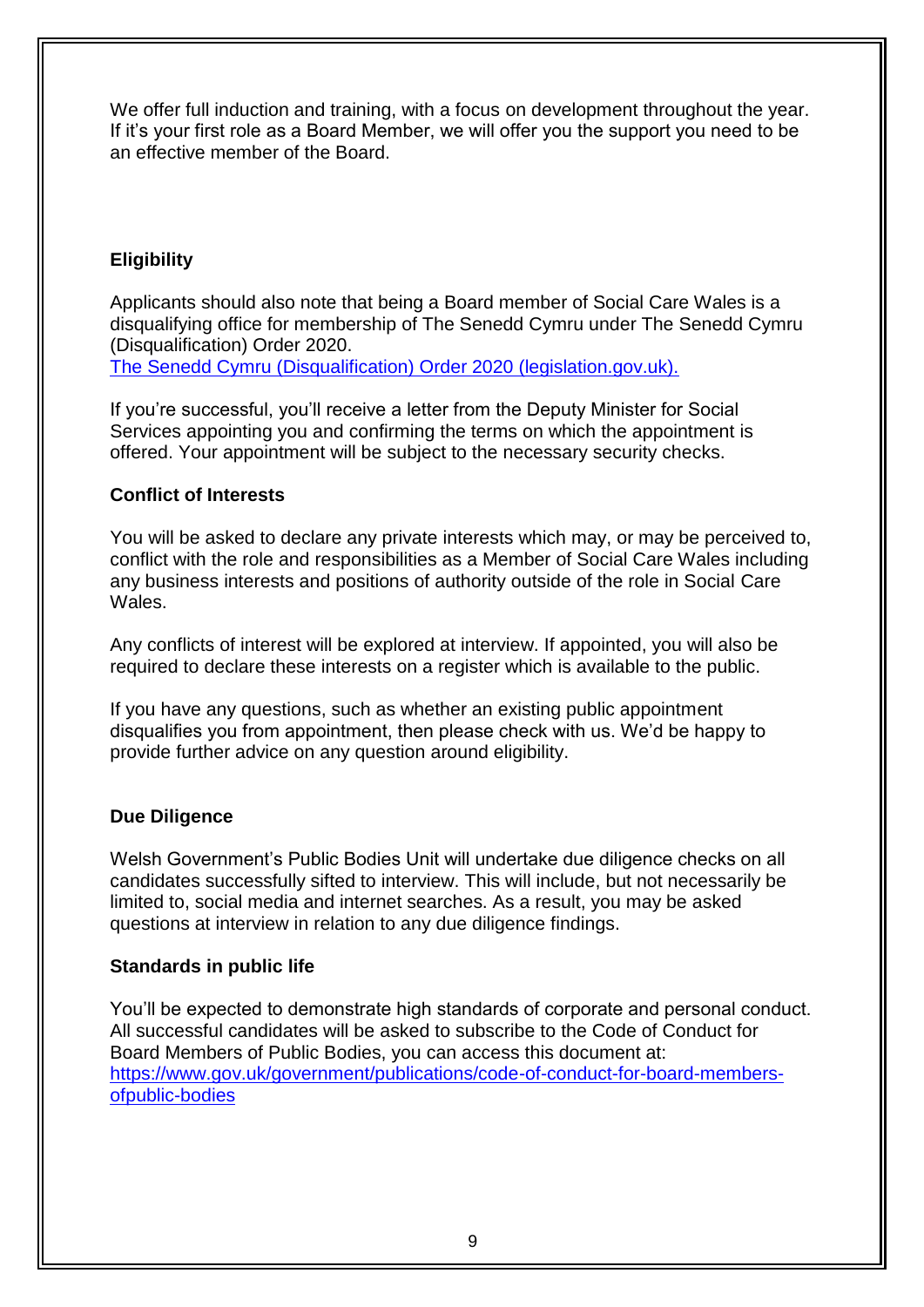#### **How to apply**

#### **Appointment timetable**

Applications open: 14 October 2021 Closing date: 11 November 2021

Workshops: 17-19 January 2022 (held virtually) Interviews: 14 –18 February 2022 (held face to face)

Should any of the above dates change, you will be informed via the application centre.

#### **Making an application**

Thank you for your interest in the role of a Board members of Social Care Wales. Details of the role and responsibilities of a Board member.

To make an application please visit the Welsh Government public appointment website: Public Appointments - [Welsh Government \(tal.net\)](https://cymru-wales.tal.net/vx/lang-en-GB/mobile-0/appcentre-3/brand-2/candidate/jobboard/vacancy/7/adv/)

To apply for this role, click on the Social Care Wales Board Member vacancy and click on 'Apply' at the bottom left-hand corner. The first time you apply for a post, you will need to complete a registration form for the Welsh Government's online application system. You will only need to register once, and you will be able to keep yourself updated on the progress of your application, and any other applications you make, via your registered account.

Once you've registered, you'll be able to access the application form. To apply you will need to upload a personal statement and CV to the 'Reasons for applying' section of the online application form.

#### **Personal Statement**

Please complete the questions included within the essential criteria for the role. You should answer each of the questions. When answering the questions, you should aim to provide detailed examples that demonstrate your knowledge and experience and describe what your role was in achieving a specific result. Also bear in mind the essential criteria for the post when preparing your answers, all criteria is listed at pages 6&7. You should consider knowledge and experiences gained from all walks of life and not necessarily the conventional workplace.

Please limit your response to each question to 250 words each. Your application may be rejected if you exceed this limit.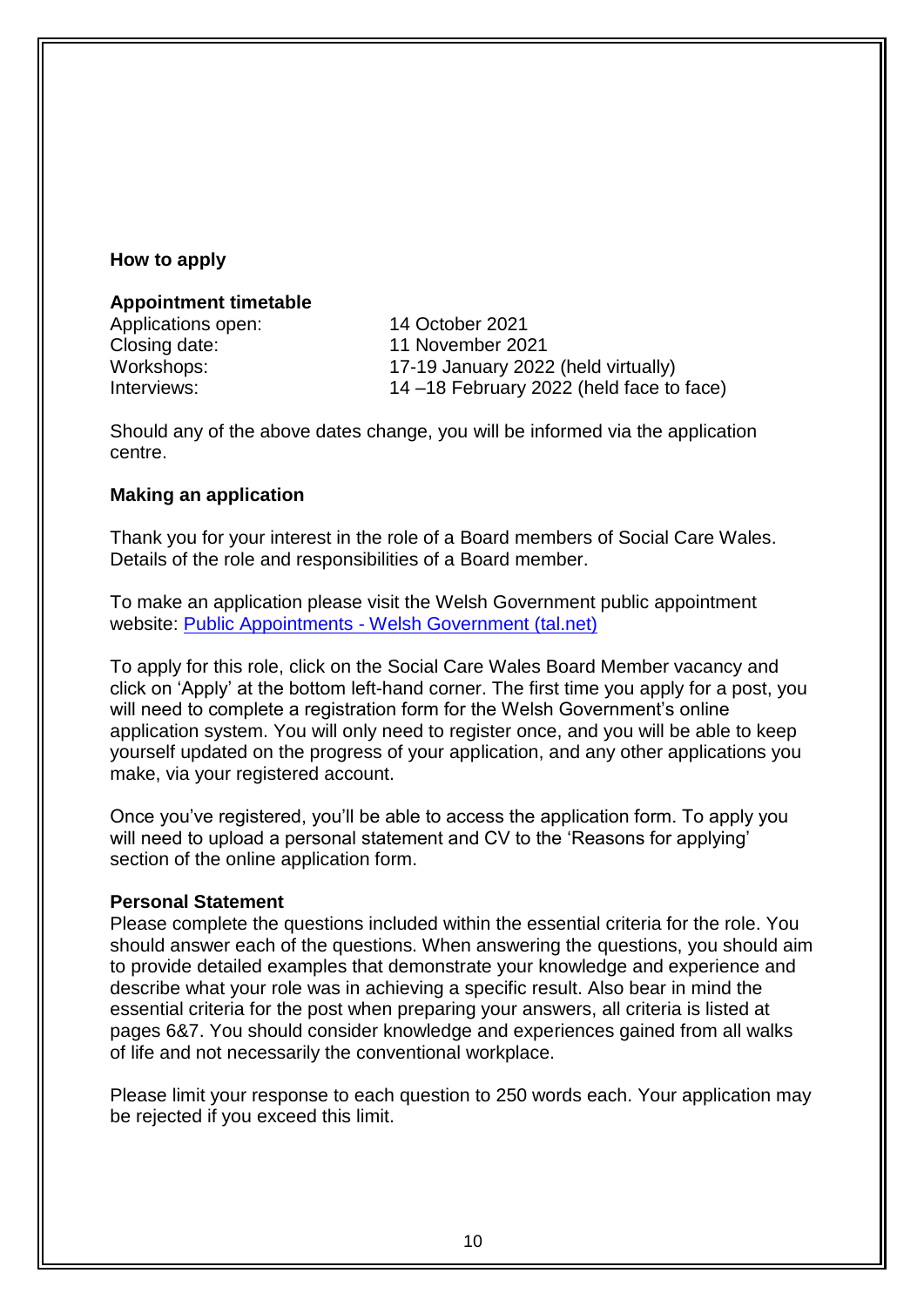# **CV**

Please ensure your CV includes brief details of your current or most recent post and the dates you occupied this role. Please identify any past or present Ministerial appointments.

### **References**

Please provide two referees (employer and personal) who will be contacted for successful candidates only.

# **Disability Confident**

The Welsh Government accepts the social definition of disability, in which it is recognised that barriers in society act to disable people who have impairments or health conditions or who use British Sign Language. We are committed to removing barriers so that all staff can perform at their best. The Equality Act 2010 uses the medical definition of disability ("a physical or mental impairment which has a substantial and long-term impact on a person's ability to carry out normal day to day activities").

We guarantee to interview anyone who is disabled whose application meets the minimum criteria for the post. By 'minimum criteria' we mean that you must provide us with evidence in your application which demonstrates that you generally meet the level of competence for the role and any qualifications, skills or experience defined as essential.

If you would like a guaranteed interview, please contact the Public Appointments team by email at [publicappointments@gov.wales.](mailto:publicappointments@gov.wales)

If you have an impairment or health condition, or use British Sign Language and need to discuss reasonable adjustments for any part of this recruitment process, please contact Public Appointments as above as soon as possible and a member of the team will contact you to discuss your requirements and any questions you may have.

# **The selection process**

Your application may be "long-listed", subject to the volume of applications received, before it is passed to the shortlisting panel for consideration. You should be aware that in this situation, your application might not be considered in full by all of the panel.

The criteria which you will be tested upon at each stage in the selection process is given at Annex A.

# **Application sift**

The selection panel will assess candidates' personal statements and CVs to determine who best meets the criteria for the role, and who will be invited to the workshop. The panel will rely only on the information you provide in your personal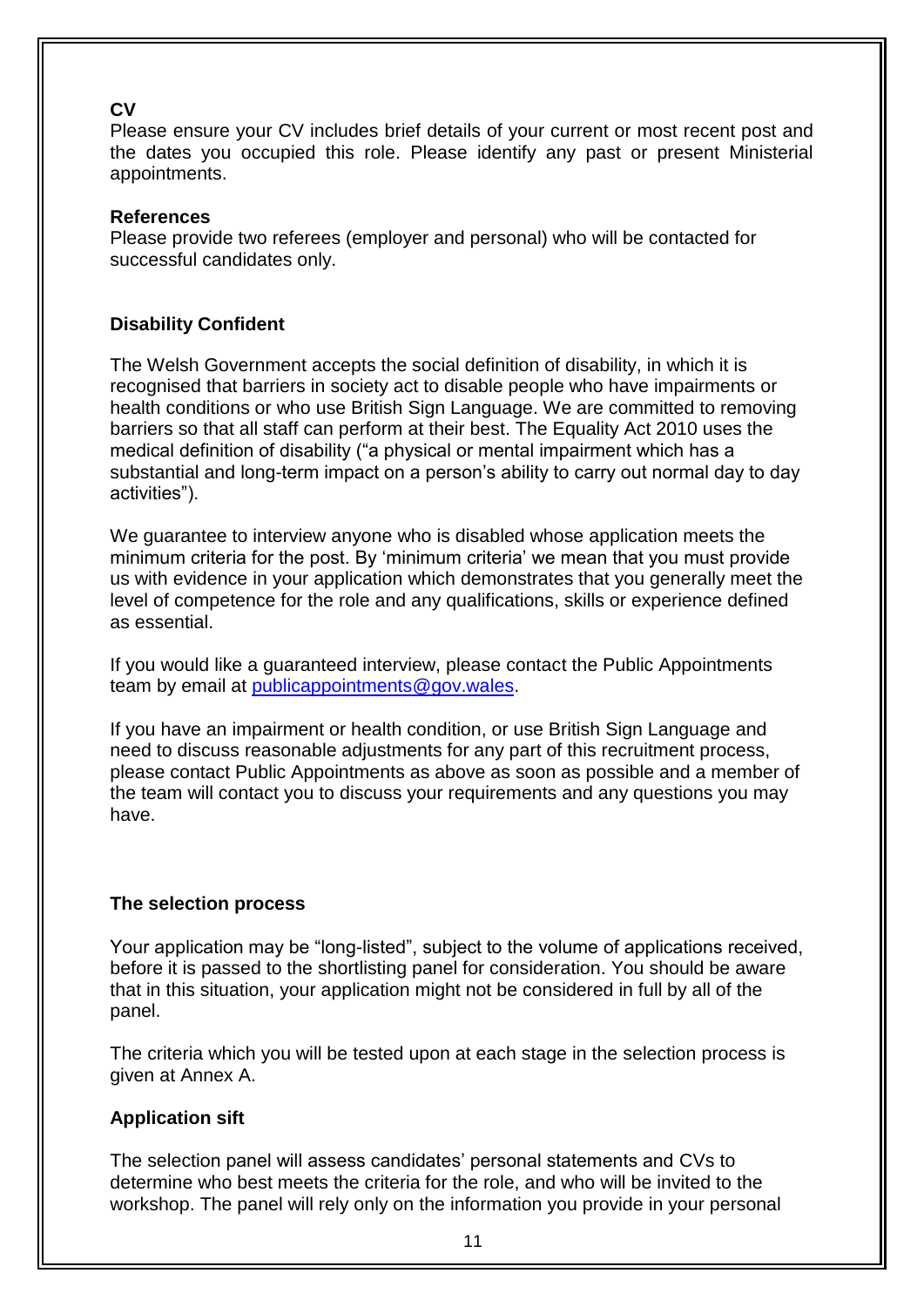statement and CV to assess whether you have the knowledge and experience required. Please ensure that you have fully considered the criteria in Annex A and answered all of the questions.

### **Workshop**

At the workshop you will take part in a group and individual activity. These activities will assess you against the criteria within this application highlighted in Annex A. Following the workshop, the selection panel will decide who will be invited to attend interviews.

Unfortunately, the applicant workshop cannot be run at a later date. If you are unable to attend, then your application will be set aside. If for any reason the workshop dates need to be rescheduled, we will endeavour to give you as much notice as possible. You will receive email communication from the Welsh Government's Appoint recruitment system to let you know whether or not you have been invited to the workshop and also whether you have been invited to be interviewed

### **Interview**

If invited to interview, the panel will question you about your skills and experience, asking specific questions to assess whether you meet the criteria set out for the post

If you are unable to make the arranged interview date, we will endeavour to rearrange it, but it might not be possible due to time constraints within the appointment timetable or selection panel availability.

Candidates who the panel believe are 'appointable', will be recommended to the Deputy Minister for Social Services who will make the final decision. The Deputy Minister may choose to meet with appointable candidates before making a decision. If she does, she will meet all candidates in the presence of the panel chair or their nominated representative. There will be a time gap between interview and a final appointment decision being made. Candidates who have been interviewed will be kept informed of progress.

If you are successful, you will receive a letter appointing you as a member of Social Care Wales, which will confirm the terms on which the appointment is offered.

If you are unsuccessful at interview, you will be notified by Welsh Government. We appreciate it takes a lot of time and effort to apply for roles and that feedback is a valuable part of the process. As a result, the letter will provide the details of who you may approach for feedback on your interview and application, if you so wish.

All candidates may also be invited to take part in a short survey, following the recruitment exercise to seek their views on the selection process to understand what went well and what might be done differently in the future.

# **The Appointment Panel**

The appointment panel will be responsible for making a recommendation of appointment to the Deputy Minister for Social Services.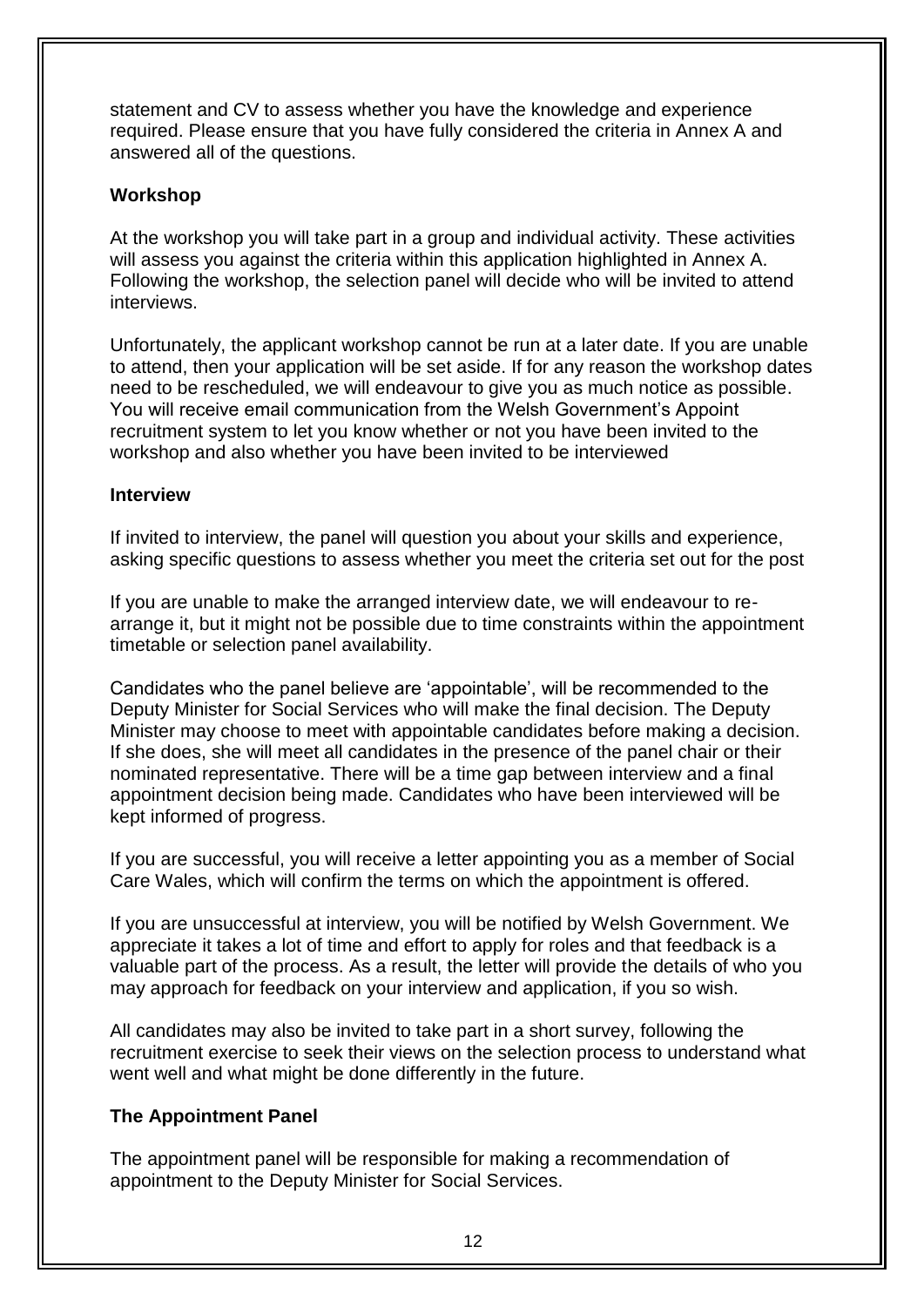Andrea Street (Panel Chair) Deputy Director, Social Services & Integration, Welsh Government

Mick Giannasi, Chair, Social Care Wales

Hadassah Radway, Race Council Cymru Management Board member

Independent Panel Member - Jonathan Griffiths, Director of Social Services and Housing Pembrokeshire and current President of the Association of Directors of Social Services (ADSS) Cymru

#### **Making reasonable adjustments**

As part of the outcome letter, candidates selected for the workshop and/or interview will be invited to provide details of any individual needs and adjustments needed to support their participation in the workshop and/or interview. This will include the option for undertaking a familiarisation of the virtual platforms being used.

#### **Contacts:**

For further information regarding the selection process, please contact:

Public Appointments Unit Public Bodies Unit Email: [publicappointments@gov.wales](mailto:publicappointments@gov.wales)

For further information regarding the role of a Board member for Social Care Wales please contact Llinos Bradbury, Board Secretary, Social Care Wales:

Tel: 029 2078 0540 Email: [llinos.bradbury@socialcare.wales](mailto:llinos.bradbury@socialcare.wales)

If you need any further assistance in applying for this role, please contact [publicappointments@gov.wales.](mailto:publicappointments@gov.wales)

For further information about Public Appointments in Wales, please visit [www.gov.wales/publicappointments](http://www.gov.wales/publicappointments)

#### **If you are not completely satisfied**

Welsh Government will aim to process all applications as quickly as possible and to treat all applicants with courtesy. If you have any complaints about the way your application has been handled, please contact [publicappointments@gov.wales.](mailto:publicappointments@gov.wales)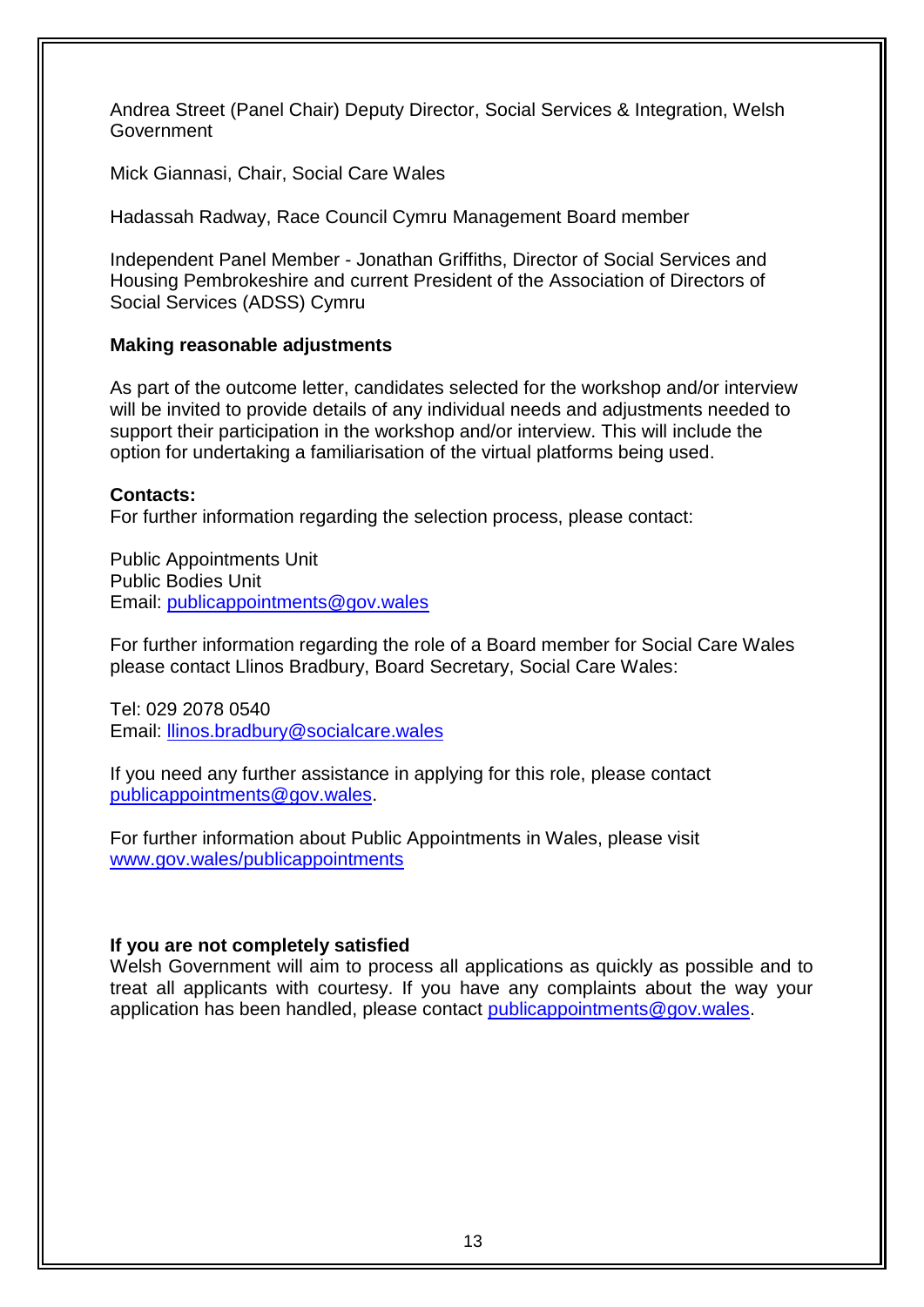# **Board Recruitment Assessment Matrix - How candidates will be assessed <b>Annex A**

|                                                                                                                                                                                    | Sift-<br><b>Application</b><br>Form | <b>Applicant</b><br>workshop-<br>Group<br><b>Activity</b> | <b>Applicant</b><br>workshop-<br><b>Individual</b><br><b>Activity</b> | <b>Panel</b><br><b>Interview</b> |
|------------------------------------------------------------------------------------------------------------------------------------------------------------------------------------|-------------------------------------|-----------------------------------------------------------|-----------------------------------------------------------------------|----------------------------------|
| <b>ESSENTIAL</b>                                                                                                                                                                   |                                     |                                                           |                                                                       |                                  |
| Lay member                                                                                                                                                                         | X                                   |                                                           |                                                                       |                                  |
| Be able to commit to Social Care Wales for 2 days a month                                                                                                                          | $\sf X$                             |                                                           |                                                                       |                                  |
| <b>Balance competing priorities</b>                                                                                                                                                |                                     | $\sf X$                                                   | $\sf X$                                                               | $\sf X$                          |
| Show passion and commitment to improving social care in Wales                                                                                                                      |                                     | $\sf X$                                                   | $\sf X$                                                               | $\sf X$                          |
| Have an understanding of social care or early years issues in Wales                                                                                                                | $\sf X$                             | $\overline{X}$                                            | $\sf X$                                                               | $\overline{X}$                   |
| Be able to make decisions and explain how you have come to that decision                                                                                                           |                                     | X                                                         | $\sf X$                                                               |                                  |
| Be able to work with others in a team, as well as on your own                                                                                                                      |                                     | $\sf X$                                                   | $\sf X$                                                               |                                  |
| Have good communication skills in order to participate at meetings and act<br>as an ambassador for Social Care Wales                                                               |                                     | $\sf X$                                                   | $\sf X$                                                               |                                  |
| Demonstrate experience the public service values:                                                                                                                                  | $\sf X$                             | $\sf X$                                                   | $\sf X$                                                               | $\sf X$                          |
| work with others to achieve a shared objective;<br>$\bullet$<br>learn from mistakes and successes and use that experience and<br>$\bullet$<br>knowledge to ensure a better outcome |                                     |                                                           |                                                                       |                                  |